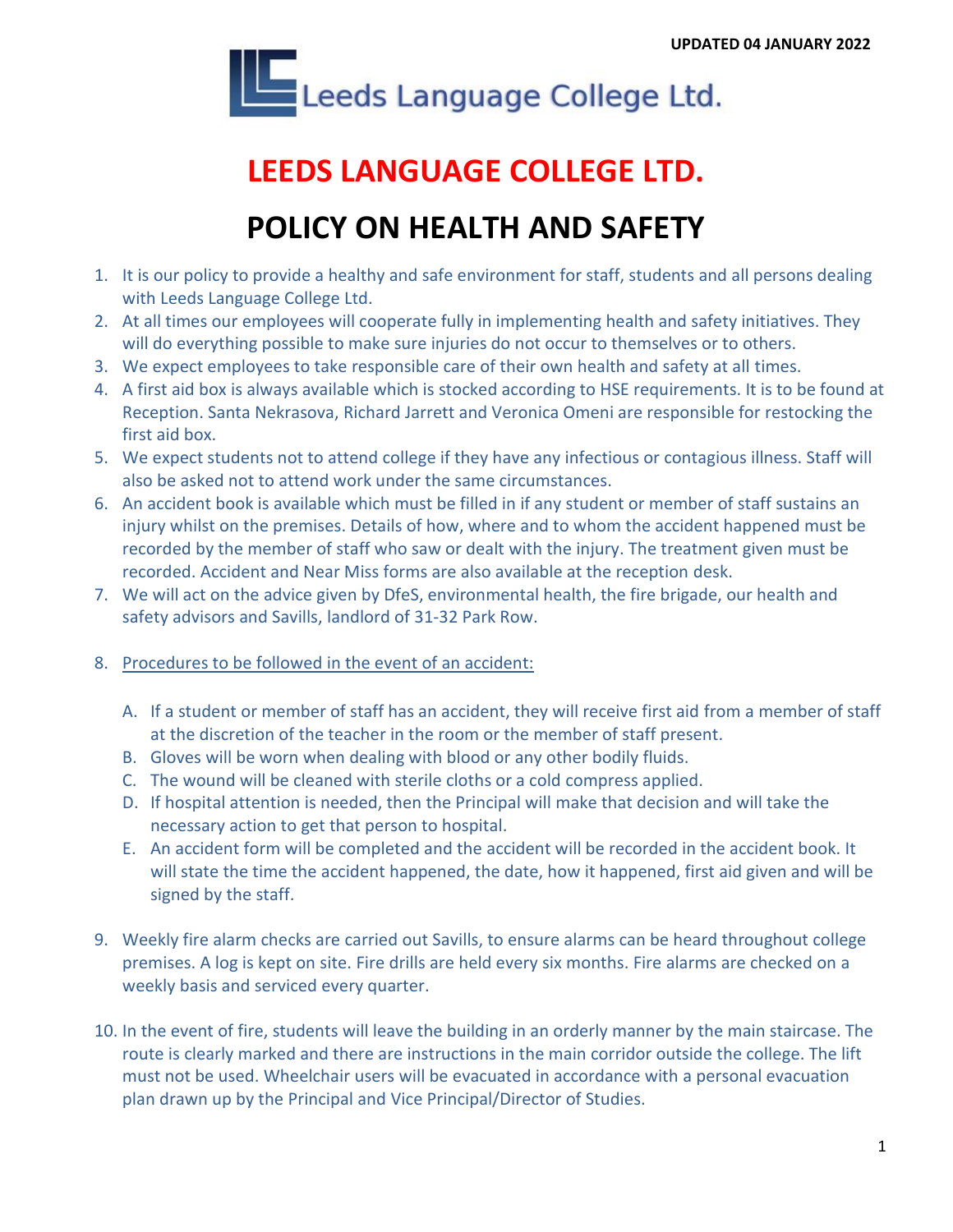- 11. Fire extinguishers are kept in reception and the student common room. They are installed and serviced annually by the registered supplier.
- 12. Computers are serviced under a contract with appropriate hardware and software suppliers.
- 13. There is a no smoking policy throughout the building.
- 14. The entrance door to the building is always locked and can be opened through an intercom system kept at Reception.
- 15. All wires in the offices are fastened down and kept out of the way of staff and students.
- 16. Electrical appliances used at the school are regularly checked and have passed the Electrical Safety Test.
- 17. Filing cabinets are kept closed except when in use.
- 18. Fire exits have been clearly marked and checked weekly.
- 19. Fire extinguishers have been placed in the foyer.
- 20. Leeds Language College have contracted UK SAFETY MANAGEMENT LTD. and TG CUTTS to advise on matters relating to risk assessment and health and safety.
- 21. Students aged under 18 will not be permitted to drink alcohol, smoke cigarettes or other substances at Leeds Language College. Any incidents seen, heard or reported through third persons should be written down by all staff and reported to the Vice Principal/D.O.S, Academic Executive or Administration Manager. The college will then take steps to report the incident to parents, guardians and the relevant authorities.
- 22. Teachers should be aware that some individuals may use social media, electronic devices such as mobile phones, tablets and cameras to groom and exploit under-age students. Teachers are required to report any cases of inappropriate or suspicious on-line conduct or activity such as cyberbullying, stalking or photographing of under-age students.
- 23. Junior visiting groups (students aged 16 and 17) would normally be allocated at least one teacher and one group leader/teaching assistant per 10 students for leisure activities. Any accompanying teachers or group leaders must have DBS clearance.
- 24. The college policies on Anti-Bullying, Break-Time Supervision, The Use of Audio and Video Equipment, E-Use, Equality and Diversity, First Aid, Care of Under 18's, Prevent Duty, Safer Recruitment, Temporary Visitors, Tutorials and Student Feedback aim to inform all staff and students of the required attitudes, procedures and behaviours expected of all staff, students and visitors to the college, to ensure the safety and welfare of the whole college community.